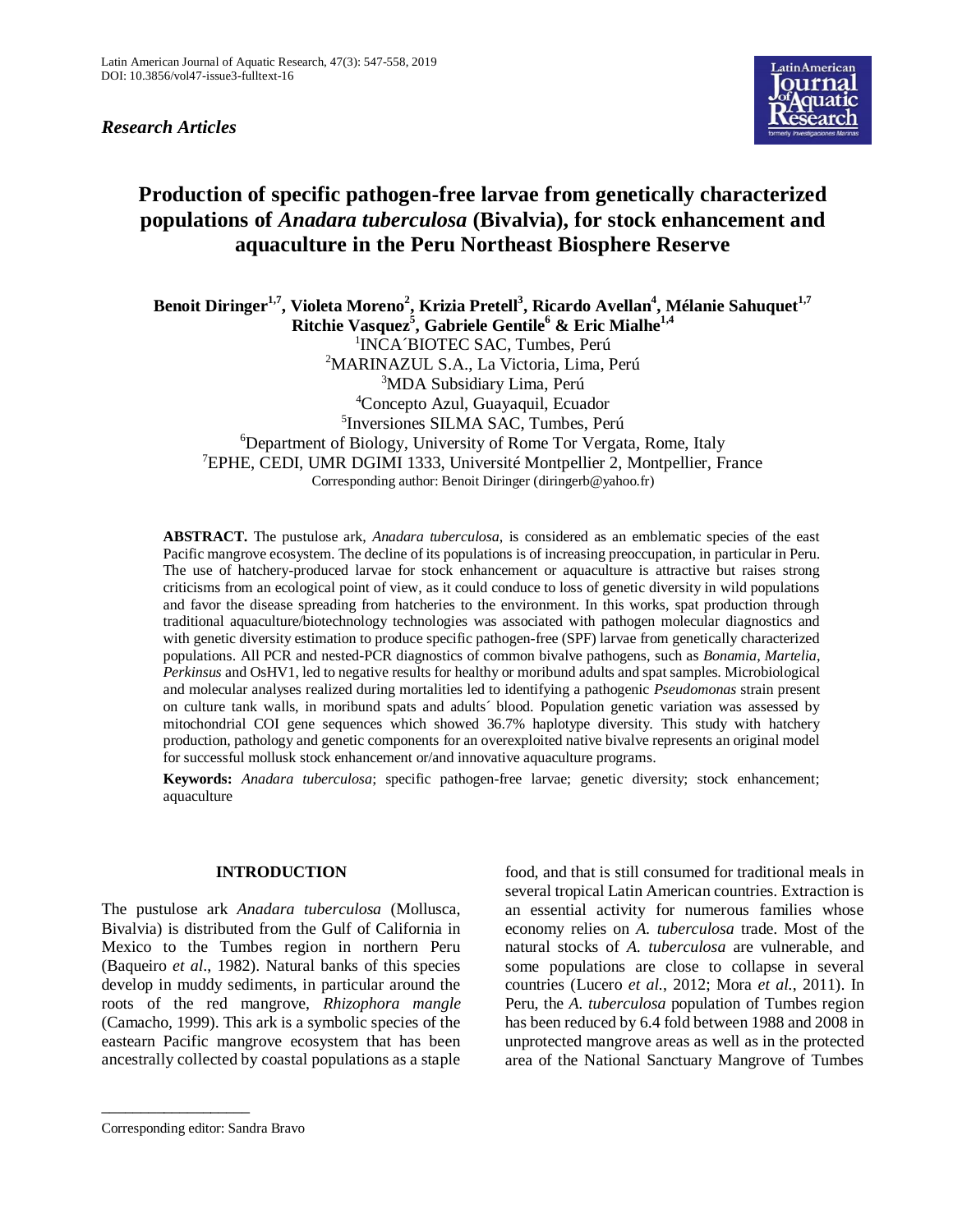(NSMT) (Vivar, 1996; Ordinola *et al.*, 2010). The diminution of *A. tuberculosa* population is attributed to overexploitation and habitat degradation, but could also result from covert mortalities due to infectious diseases (Gaffney, 2006).

Recuperation strategies generally rely on quota implementation with, on the one hand, permanent collection restrictions based on animal minimum size limits and, on the other hand, occasional collection prohibitions during reproductive seasons to recover depleted aquatic animal stocks. Such regulations are more or less respected and are complicated by their economic consequences for fishers. Another strategy component for retrieving aquatic animal stocks is based on habitat restoration (McCay *et al.*, 2003).

Strategy for restocking and enhancing stocks of natural aquatic populations has also been focused on the mass release of hatchery-produced animals (Bell *et al.*, 2005; Arnold *et al.*, 2005; Arnold, 2008). Such a strategy is attractive for aquatic species, in particular, mollusks, considering their extremely high fecundity and the subsequent possibility to produce in hatchery millions of spat from a numerically limited wild broodstock. However, serious concerns are related to such a strategy, in particular for preventing infectious diseases that could be vertically transmitted and then quickly sprayed from hatchery to the field and for maintaining population genetic diversity that could be rapidly reduced from numerically limited broodstock. The proper management of these pathology and genetics concerns is a priority for successful mollusk stock enhancement and/or new species aquaculture programs.

For several decades, mollusk cultures all around the world have suffered numerous outbreaks caused by infectious diseases with severe productive and socioeconomic losses. Such problems result from the lack of preventive consideration for contagious diseases related to several types of pathogens, in particular, some highly pathogenic protozoans, bacteria, rickettsia and viruses (Berthe, 2005; Powell & Hofman, 2015; Guo & Ford, 2016). These mollusk's infectious microorganisms may be vertically or horizontally transmissible from asymptomatic infected broodstocks to their larvae (Arzul *et al*., 2010; López-Sanmartín *et al*., 2016).

For stock enhancement or aquaculture programs, such a pathogen transmission risk must be prevented through pathogen free certification of broodstock in the hatchery. Considering the lack of information on infectious diseases for non-cultivated mollusk species like *A. tuberculosa*, a first approach would rely on specific pathogen-free certification (SPF) of broodstock considering in priority the various pathogens identified in other bivalve species, such those listed by the OIE (International Office of Epizootics).

Shellfish hatchery-reared larvae may lead to reduced genetic diversity, resulting from a limited number of brooders and/or to higher fitness of some genotypes in artificial culture conditions. Genetic diversity is a crucial component for population adaptive response to environmental conditions and long-term viability of aquaculture or stock enhancement programs. Consequently, the production and release of hatchery-reared larvae must be performed considering the management of genetic diversity at intra- and interpopulation levels. Such considerations have been reviewed with three major genetic concerns relevant to shellfish restoration projects (Gaffney, 2006; Lallias *et al.*, 2010). The broodstock must be identified and selected by genetic characterizations of all the populations in the geographical area of the species. The genetic variability intra- and interpopulation must be conserved as high as possible, and as representative as possible of the different populations to avoid inbreeding or genetic drifts. The actual impact of hatchery-propagated spat introduction on the wild populations must be assessed.

Given all these concerns, suitable and reliable genetic markers are necessary for the proper management of the native genetic pool. Mitochondrial DNA (mtDNA) cytochrome *c* oxidase subunit I gene (COI) has been successfully used for characterizing interspecific and intraspecific variability in different mollusks, in particular for arks shells in Asia (Cho *et al.*, 2007; Chee *et al.*, 2011a; Feng *et al.*, 2011; Tanaka & Aranishi, 2013, 2014, 2016), and was thus applied to characterize *Anadara tuberculosa* population genetic structure within the NSMT.

The production of *A. tuberculosa* spat in hatchery has been achieved firstly by Robles-Mungaray (1999) with conditioned brooders. Successful seed production has also been reported later by the Centro de Desarrollo de la Pesca y la Acuicultura (CENDEPESCA) (Vásquez *et al.*, 2009). However, these productions have not yet considered the pathology and genetic concerns previously explained.

The present project has been aiming at the development of methodologies for sustainable spat production as a crucial step towards the implementation of an effective conservation strategy for *A. tuberculosa*, fostering alternatives to extraction through social aquaculture and stock enhancement.

The project herein described rested on three core components, integrating *A. tuberculosa* spat production with pathogen-free certification and population genetic characterization.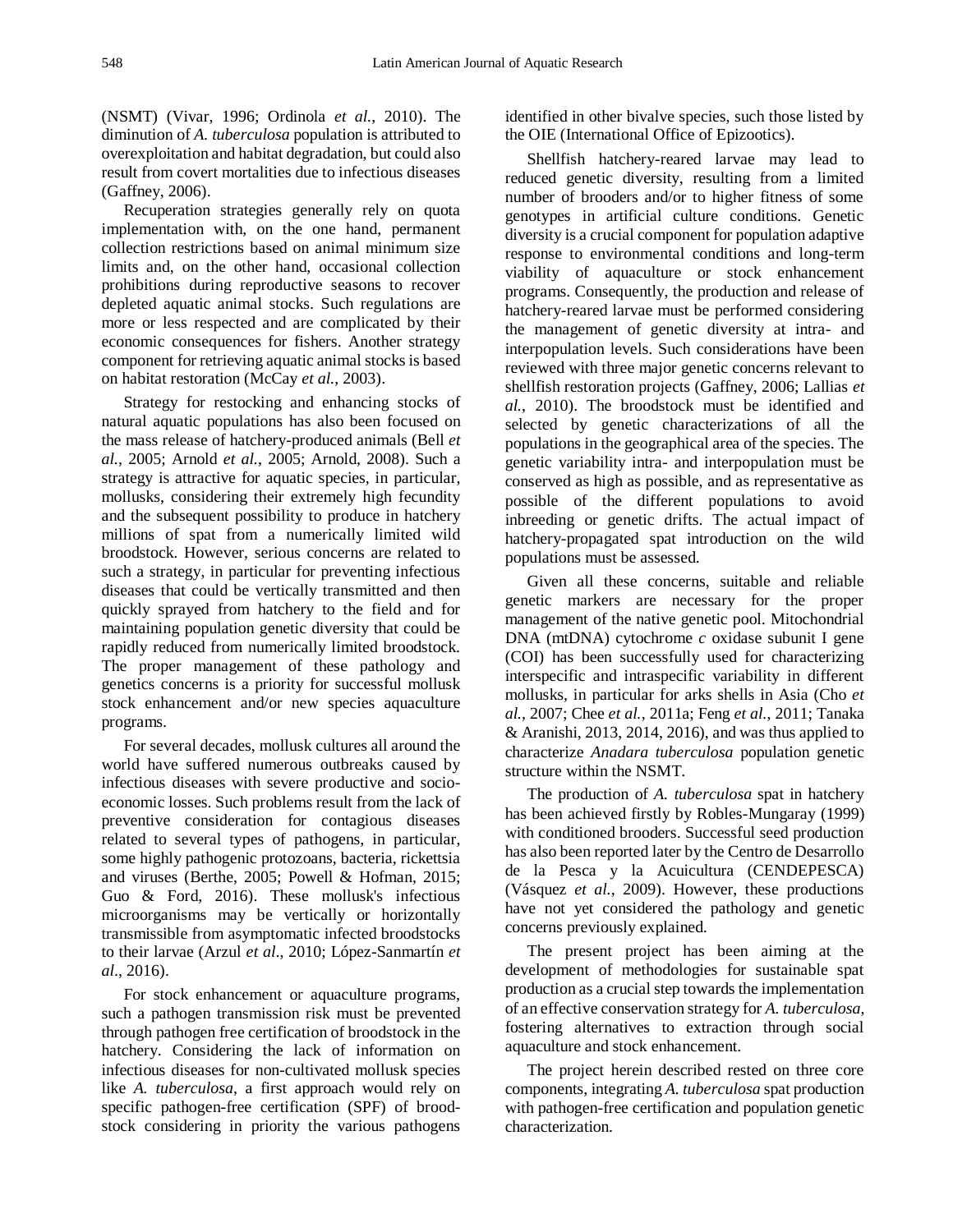# **MATERIALS AND METHODS**

# **Wild animals**

Animals were collected from September 2010 to March 2011 by certified extractors within the area of the National Sanctuary Mangrove of Tumbes (NSMT), located from Boca de Capones and International Channel (3º18'S) to Playa Hermosa (3º35'S), and 80º13'08"W to 80º31'53"W (Zarumilla, Peru). Five to 10% of the animals from each batch were sacrificed to evaluate the state of gonadal maturation and to select batches with the highest proportion of ripe animals. The animals were transported to the laboratory, washed and placed into fiberglass tanks. They were then placed in suspended baskets with clean water for 24 h without food to empty their stomach contents from waste.

For genetic analysis, animals of any size were sampled at 7 extraction sites: Z1) La Abeja 3°25'S, 80°16'W, Z2) Chorro de la Almeja 3°24'S, 80°18'W, Z3) El Habilitado 3°25'S, 80°17'W, Z4) La Chalaquera 3°25'S, 80°16'W, Z5) Corral de los Coches 3°25'S, 80°15'W, Z6) Nacupillal 3°25'S, 80°15'W, Z7) Las Agujillas 3°25'S, 80°13'W, and tissues were collected the same day for analysis.

#### **Spat production**

Egg spawning and larval rearing were realized at Marinazul´s hatchery (3°54'S, 80°52'W). Maturation of broodstock and induction of gamete emission were performed considering information published by Helm *et al.* (2004) and Vásquez *et al.* (2009). Thermal shock induced gametes emission with a gradual temperature increase  $(+5^{\circ}C)$ . When animals started to spawn or ejaculate, they were transferred individually into 1 L recipients where they finished gametes emission. Gametes were easily identified by their color, with white sperms and orange ova being mixed for fertilization. Fertilized eggs were kept in aerated tanks to continue larval rearing.

Swimming D larvae were manually harvested and placed in cylindroconical tanks at five larvae mL<sup>-1</sup>. The tanks were drained daily or at intervals of one day. The temperature was kept between 24-29°C and salinity was kept at 35. A feeding with microalgae was supplied immediately after water changes. Several complementary feedings had permitted to maintain constant food availability. Diets during the first days were based on the flagellated microalgae *Isochrysis galvana* and *Pavlova lutherii*. From the third day, *Chaetoceros calcitrans* and *Chaetoceros gracilis* were included in the diet to reach a rate of 60% gradually.

When larvae exhibit settlement behavior, they were transferred in the black cylindrical settlement at a density of  $100 \text{ cm}^{-2}$  without substrate until the metamorphosis. The settled larvae were fed with an increasing quantity of microalgae that must be regularly monitored to verify feed availability until they can be harvested (about 1 mm shell length) by scraping the tank bottom delicately. The harvested spats were placed in baskets suspended in black cylindrical tanks (500 L) until they reach a 4-5 mm size that is suitable for transfer for aquaculture or stock enhancement experiments.

#### **Samples collection**

The samples for microbiological or DNA analysis were obtained from different methods and tissues according to the purpose. After collection from the NSMT, healthy *Anadara tuberculosa* brooders were brushed to eliminate attached material and placed in 1 L plastic box filled with filtered seawater. After 4 to 12 h, feces were collected using a 1 mL disposable pipette. Thus, brooder´s blood was aseptically collected by inserting a 25 gauge needle attached to a 1 mL syringe directly into the posterior adductor muscle. Blood was mix v/v with 10% sodium citrate as an anticoagulant. For moribund broodstock, the animals were carefully opened and samples of gills, mantle or digestive gland were excised. All tissues were deposited in 2 mL microcentrifuge tubes and directly processed. Larvae were obtained by filtering with a mesh size according to the larval stage and washed three times with sterile saline solution (0.2%). Biofilm sample was collected from the tank surface by removing the biofilm with sterile saline water, detached with a sterile cotton swab and suspended in sterile saline solution.

## **DNA extraction**

For molecular analysis, total genomic DNA was individually extracted from approximately 100 mg of tissue that could be spats, gill, and mantle, digestive gland, blood or feces according to the purpose (Table 1) using a standard CTAB protocol (Folmer *et al.*, 1994).

#### **Microbiological analyses**

Bacterial isolation was performed from moribund larvae or brooders 'blood'. Bacteria were isolated and purified using TSA and Cetrimide mediums enriched with 2% NaCl and TCBS. Plates were incubated for 18 to 24 h at 28°C, all phenotypically distinguishable colonies were picked, and additionally, about 2-4 per plates were randomly selected to isolate as many different strains as possible. The streaking method and purity realized Gram coloration assessed the purification process. The purification process was repeated until obtaining pure colonies and then cultivated in LB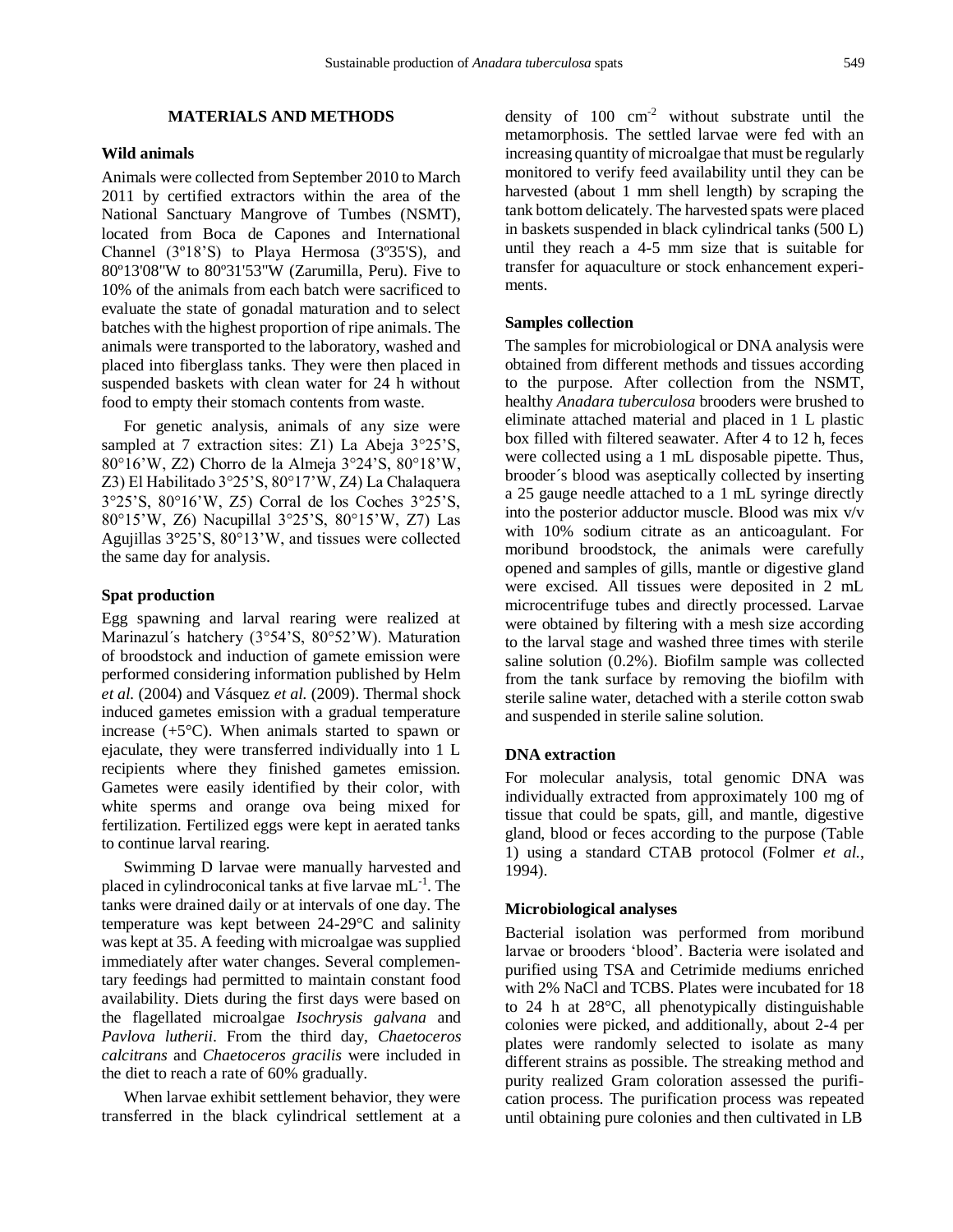|                        |                             | Table 1. List of primers and target tissue, used in this study for molecular analysis. Primers in bold are used as a Nested or semi Nested PCR primers. |                             |                 |                         |
|------------------------|-----------------------------|---------------------------------------------------------------------------------------------------------------------------------------------------------|-----------------------------|-----------------|-------------------------|
| Target                 | Primer                      | Sequence                                                                                                                                                | Samples used for analysis   | Annealing temp. | Reference               |
| $TSS$ of               | PerkITS-85                  | CCGCTTTGTTTGGATCCC                                                                                                                                      | Spat batch, gill and mantle | 55°C            | Audemard et al. (2004)  |
| Perkinsus marinus      | PerkITS-750                 | ACATCAGGCCTTCTAATGATG11111                                                                                                                              | or feces and blood          |                 |                         |
| Perkinsus olseni       | $PK-IIS-Fw1$                | AAAACGAAATTCCAAACTCTCAAC                                                                                                                                |                             | 55°C            | This study              |
| Perkinsus spp.         | Pk-ITS-Rev1                 | GTGCAAACCGACAAGCGTG                                                                                                                                     |                             |                 |                         |
|                        | Pk-ITS-Fw2                  | ATATCAGTGTCGCTCTTCTTCCC                                                                                                                                 |                             | 55°C            |                         |
|                        | Pk-ITS-Rev1                 | <b>GTGCAAACCGACAAGCGTG</b>                                                                                                                              |                             |                 |                         |
| SSU <sub>of</sub>      | B <sub>0</sub>              | CATTTAATTGGTCGGCCGC                                                                                                                                     | Spat batch, gill and mantle | 55°C            | Cochennec et al. (2000) |
| Bonamia exitiosa,      | <b>BoAs</b>                 | CTGATCGTCTTCGATCCCC                                                                                                                                     | or blood                    |                 |                         |
| <b>Bonamia</b> ostreae | Ů                           | CGGGGGCATAATTCAGGAAC                                                                                                                                    |                             | 55°C            | Carnegie & Cochennec-   |
| <b>Bonamia</b> spp.    | Ĵ                           | CCATCTGCTGGAGACACAG                                                                                                                                     |                             |                 | Laureau (2004)          |
|                        | $CF$ $Fw2$                  | GTGCTCAAAGCAGGCTCG                                                                                                                                      |                             | 55°C            | This study              |
|                        | CR Rev2                     | GCCCAATGCTTAGTTGACATC                                                                                                                                   |                             |                 |                         |
| Martelia refrigens     | ITS14                       | CCGCACACGITCITCACTCC                                                                                                                                    | Spat batch, digestive gland | 55°C            | Le Roux et al. (2001)   |
| <b>TS1</b>             | TSS15                       | CTCGCGAGTTTCGACAGACG                                                                                                                                    | or feces                    |                 |                         |
| Martelia spp. ITS:     | Ma-IIS1-Fw                  | GAAGGCTTCGAAGCTAGCAG                                                                                                                                    |                             | 55°C            | This study              |
|                        | Ma-ITS1-Rev                 | GGAAAGGGCAACGAGAGC                                                                                                                                      |                             |                 |                         |
| Martelia spp. IGS      | $Ma-IGS-Fw1$                | <b>ACTACGACCGTAGCCTTTCC</b>                                                                                                                             |                             | 55°C            | This study              |
|                        | Ma-IGS-Revl                 | <b>AGACACGCCTCTACTCTTCCC</b>                                                                                                                            |                             |                 |                         |
| <b>OSHV1</b>           | C                           | CTCTTTACCATGAAGATACCCACC                                                                                                                                | Spat batch, gill and mantle | 56°C            | Arzul et al. (2001)     |
|                        | $\mathcal{S}^{\mathcal{S}}$ | GTGCACGGCTTACCATTTT                                                                                                                                     | or blood                    |                 |                         |
|                        | $\mathbb{C}^2$              | CTCTTTACCATGAAGATACCCACC                                                                                                                                |                             | 57°C            |                         |
|                        | $\beta$                     | GCAGTIGIGGTATACTCGAGATIG                                                                                                                                |                             |                 |                         |
| OsHV1, AVNV,           | Fw1                         | CTATTGGAAAGGTTGCGGG                                                                                                                                     | Spat batch, gill and mantle | 57°C            | This study              |
| Malacoherpesvirus      | Rev1                        | <b>ITCICITTCATTCITTTGACCTCC</b>                                                                                                                         | or blood                    |                 |                         |
|                        | Fw <sub>1</sub>             | CTATTGGAAAGGTTGCGGG                                                                                                                                     |                             | 57°C            |                         |
|                        | Rev <sub>2</sub>            | CTCTCTTTTTCCTTTCCTTATCC                                                                                                                                 |                             |                 |                         |
| COI                    | LCO 1490                    | GGTCAACAAATCATAAAGATATTGG                                                                                                                               | Blood or spat batch         | 50°C            | Folmer et al. (1994)    |
|                        | HCO 2198                    | <b>LAAACTTCAGGGTGACCAAAAAATCA</b>                                                                                                                       |                             |                 |                         |
| 16SRNA                 | 27F                         | AGAGTTTAGTCMTGGCTCAG                                                                                                                                    | Individual pure colony      | 58°C            | Guisande et al. (2004)  |
| amplification          | 1492R                       | GGYTACCTIGITACGACTT                                                                                                                                     |                             |                 |                         |

# 550 Latin American Journal of Aquatic Research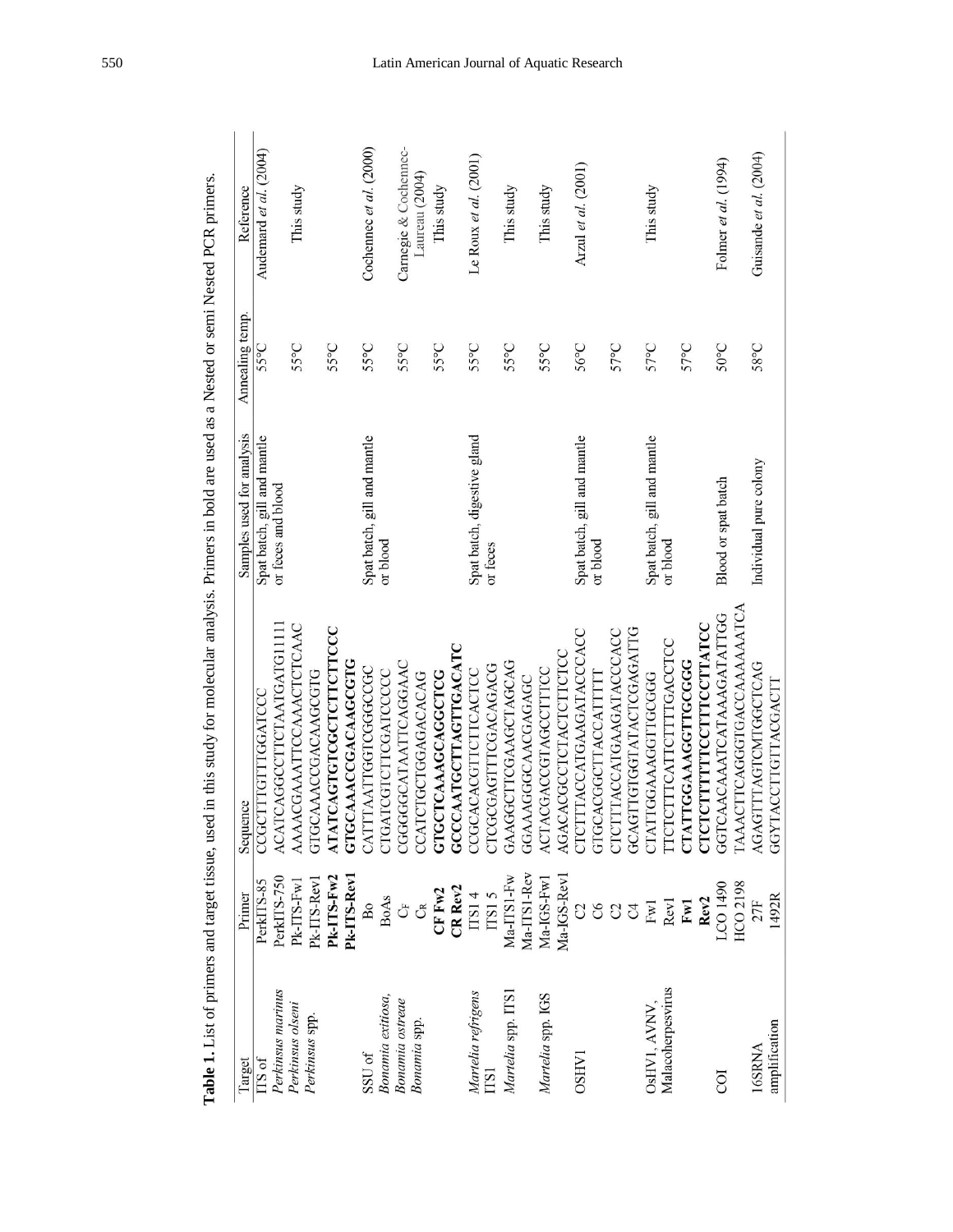supplemented with 2% NaCl. Pure strains were identified based on their sequences of the 16S rRNA gene as described by Guisande *et al.* (2004). Briefly, 16S rRNA was partially amplified using 27F and 1492R primers (Table 1). PCR products were sequenced using internals primers 518F and 800R at Macrogen Inc. (USA). Only high-quality sequences were used to reconstitute the 16S rRNA sequences which were then compared with GeneBank entries using BlastN to identify bacterial genus. The classifi-cation level was attributed as cording to their respective match with the database; species; 99-100%, Genus; 97-98%, family; 95-96%.

#### **Pathological analyses**

Pathological analyses were performed on samples of moribund spats and adults, but also healthy adults and their offspring. Molecular biology diagnostics were realized using both primers and protocols recommended by the OIE for the detection of various pathogens of bivalves such as *Bonamia exitiosa*, *Bonamia ostreae*, *Marteilia refringens*, *Perkinsus marinus*, *Perkinsus olseni*, OSHV1µvar or others specially designed in this study (Table 1). PCR controls assays were performed using primers specific for the COI gene for checking the quality of extracted DNA and the reagents (Table 1).

For OIE´s recommended primers, diagnostic protocols were performed as detailed by their authors (Table 1). In the case of primers designed in this study, reactions were realized in a final volume of 50  $\mu$ L, using the Platinum Taq DNA Polymerase kit (Invitrogen) and following supplier recommendations with the addition of Bovine serum albumin (0.04X). The PCR reactions were carried out under the following conditions: an initial denaturation for 5 min at 95°C, then 35 cycles of denaturation for 30 s at 94°C, annealing for 45 s at their respective temperature (Table 1), followed by extension for 1 min at 72°C and a final extension step of 7 min at 72°C. When possible, primers for nested PCR assays were designed to increase the sensibility of the diagnostic.

#### **Population genetic analyses**

For COI amplification, primers used were as proposed by Folmer *et al*. (1994). PCR was performed in a total volume of 50 µL including 1.5 U High fidelity Platinium Taq DNA polymerase (Invitrogen), 100 ng template DNA, 20 pmol of forward and reverse primers (LCO 1490 and HCO 2198), 0.2 mM of each dNTP, 1X PCR buffer and  $1.5 \text{ mM } MgCl_2$ . The PCR reaction was carried out under the following conditions: an initial denaturation for 5 min at 95°C, then 35 cycles of denaturation for 30 s at 94°C, annealing for 45 s at 50°C, followed by extension for 1 min at 72°C and a final extension step of 7 min at 72°C. PCR amplicons were sent to sequencing at Macrogen Inc. (USA). Sequences were edited with the software Mega5 (Tamura *et al.*, 2013) and aligned by Muscle (Edgar, 2004).

Genealogical relationships among different haplotypes were investigated by applying maximum parsimony as implemented in TCS software (Clement *et al.*, 2000). Haplotype (gene) diversity was calculated as in Nei (1987), by equations 8.4 but replacing 2n by n. Nucleotide diversity (Nei, 1987), the average number of nucleotide differences per site between two sequences  $(\pi)$ , was also calculated. Haplotype and nucleotide diversities were estimated by using DnaSP v.5.10.01 (Librado & Rozas, 2009).

# **RESULTS**

#### **Reproduction and spat production**

From August 2010 to January 2011, 463 animals between 30 and 62 mm length were collected in the protected area of NSMT and kept in the hatchery as previously described. Gamete emission was successfully induced for 55 females and 54 males, *i.e*., 23.5% of the selected animals. Gametes recovered from these animals permitted to obtain 27 million of D larvae at 48 h after fertilization that means an average of 470,940 larvae D per female. The culture from planktonic trochophore stage to semi benthonic pediveliger stage lasted from 14 to 18 days at 25°C and 12 to 16 days at 29°C, and lead to the obtaining of 17.2 million of pediveliger larvae (64% survival).

The recovered pediveliger larvae were seeded at a density of 100 per  $\text{cm}^2$  and cultivated 20 to 25 days to obtain 0.6 to 1 mm spat. Survival from pediveliger larvae to spat ranged between 4 and 25% with an average of 11.8% and a total number of 1,932,000 spats.

## **Pathology**

Infectious pathology has been considered, on the one hand, as a crucial component of broodstock and spat certification for the production of pathogen-free spats permitting reliable aquaculture or stock enhancement operations and, on the other hand, to identify opportunistic and pathogenic bacteria present in a hatchery that could affect production.

PCR diagnostics were performed on the recommended tissue by the OIE, respectively gill and mantle (*Bonamia* spp., *Perkinsus* spp. and malacoherpesvirus) or digestive gland (*Marteilia refringens*) for moribund animals (21 individuals) and blood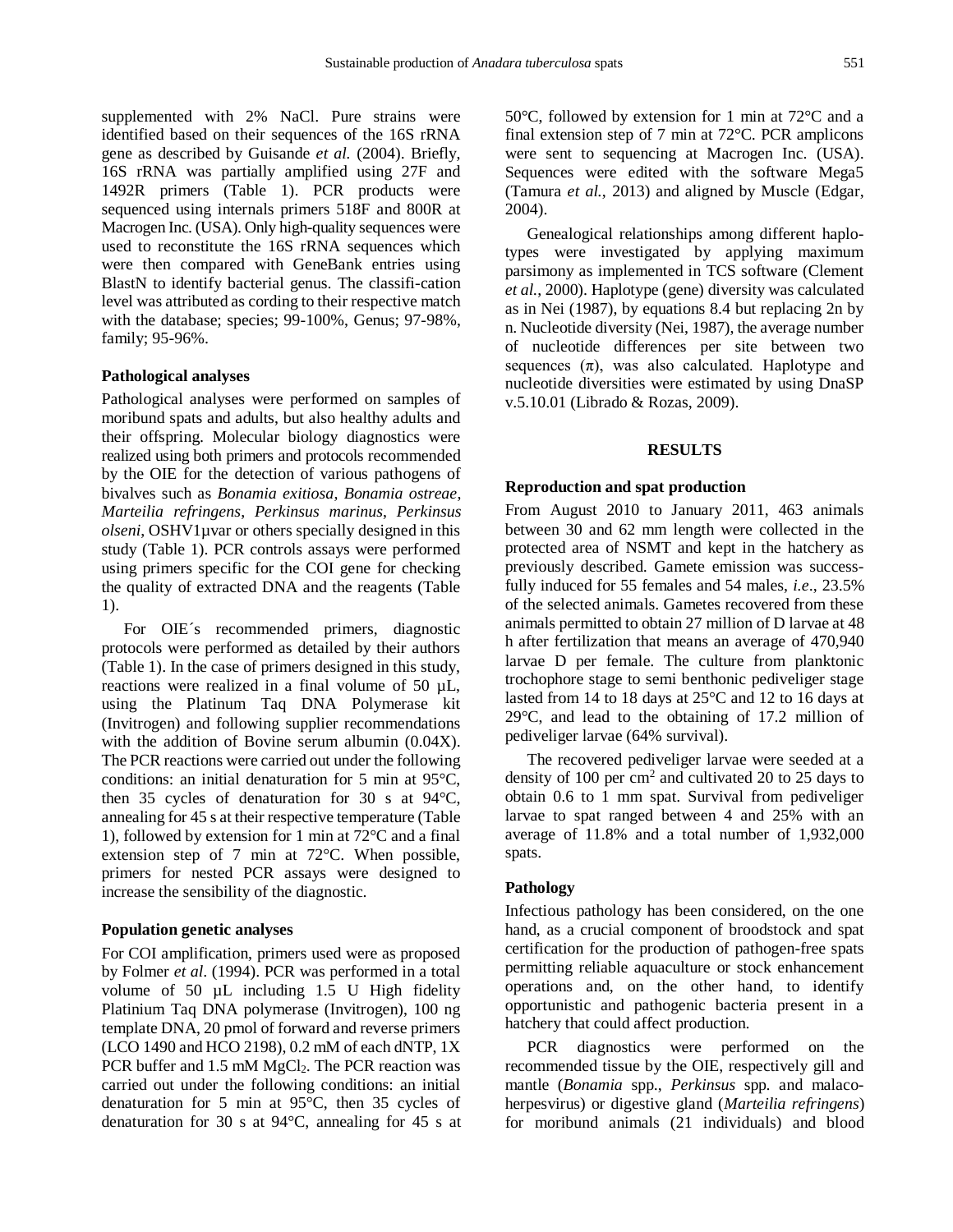

**Figure 1.** Massive mortalities in *Anadara tuberculosa* larval rearing tanks, in the presence of a pinkish biofilm. a) Pinkish biofilms at the bottom of the tank with moribund pink larvae; b) D larvae with pinkish tissues.

(*Bonamia* spp., *Perkinsus* spp. and malacoherpesvirus), and feces (*Marteilia refringens*, *Perkinsus* spp.) for healthy mollusks (60 individuals). All led to negative results. Similarly, all PCR analyses realized with homogenates of six healthy spat batches and three moribund spat batches (10-15 individuals per sample) were negative. In all the cases, amplicons were obtained for the PCR positive controls with primers specific of COI gene that showed the quality of extracted DNAs and reagents.

Putatively pathogenic bacteria have been isolated from moribund adults and larvae during a mortality event that occurred in January 2011. In this outbreak, the presence of a pinkish biofilm has been noticed at the bottom of larval tanks and the tissue from moribund larvae also exhibited the same pinkish color (Fig. 1).

Blood samples from eight moribund adults were collected along with pink D larvae and biofilm. A total of 36 bacterial strains were isolated; four from biofilm samples, eight from D larvae and 24 from adults (Table 2). Those strains were grouped in five clusters by their 16SrRNA sequences where *Vibrio* and *Pseudomonas* genus were dominant. Microbiological analysis indicated that the pink biofilm observed in tanks with moribund adults and pink spat was related to the presence of *Pseudomonas*. Such pink biofilm was also seen in rearing tanks with moribund larvae and juveniles of the whiteleg shrimp *Penaeus vannamei* within the hatchery during this study.

A single strain, CNLS1P, has been isolated from the pink biofilm and was identified as *Pseudomonas* sp. (based on 99% percentage of similarity with *Pseudomonas* 16SRNAr JN684003.1 sequence in Genbank). This strain has also been found on infected D larvae.

Samples extracted from blood samples of moribund *Anadara tuberculosa* showed a higher bacterial diversity and six genetically distinct strains had been isolated. Interestingly, the same *Pseudomonas* strains CNLS1P was found in all blood samples. Another distinct *Pseudomonas* strain CNAs10 was also identified but could be found only in one adult. Additionally, four different members of the Vibrionaceae family were isolated, with the strains CNLS2V that was also found on D larvae. Strains CNLS2V and CNAs4 closest match belonged to *Vibrio* genus but with only 96% of similarity and were thus classified as Vibrionaceae. Two additional strains were identified as *Vibrio shilonii* CNAV11 and *Vibrio shilonii* CNAV2 with 99% correspondence.

#### **Population genetic analyses**

In this study, we have evaluated *A. tuberculosa* population diversity based on their COI gene. Data were obtained from 111 animals collected in seven areas of the NSMT. All sequences obtained were processed by Blast (NCBI) and showed 99 to 100% homology with the *A. tuberculosa* COI reference sequence. Of the 111 sequences, 39 haplotypes were identified. Haplotype and nucleotide diversity are reported in Table 3. Overall haplotype diversity was 0.898 (standard deviation,  $SD = 0.021$ ). Haplotype diversity ranged from 0.826  $\pm$  0.073 (Z2) to 0.958  $\pm$ 0.036 (Z7). These two locations also exhibited lower and higher nucleotide diversity ( $\pi = 0.004 \pm 0.001$  for Z2, and  $0.008 \pm 0.001$  for Z7).

Figure 2 represents genealogical relationships between the 39 haplotypes of *A. tuberculosa* from the NSMT. The size of circles and square is proportional to the frequency of the haplotype.

Some haplotypes were more prevalent than others, such as haplotype 1 (31 ind), 26 (13 ind), 13 (7 ind), 17, 28 and 33 (6 ind each), that represent 27.9%, 11.7%, 6.3%, and 5.4%, respectively, of the total population. According to Clement *et al.* (2000), for its high frequency, haplotype 1 could be considered the "ancestor" haplotype. Also, it is the only haplotype found in all areas, with a rate varying from  $6.25$  (Z7) to 40.0% (Z2). 44.7% of haplotypes were found only in a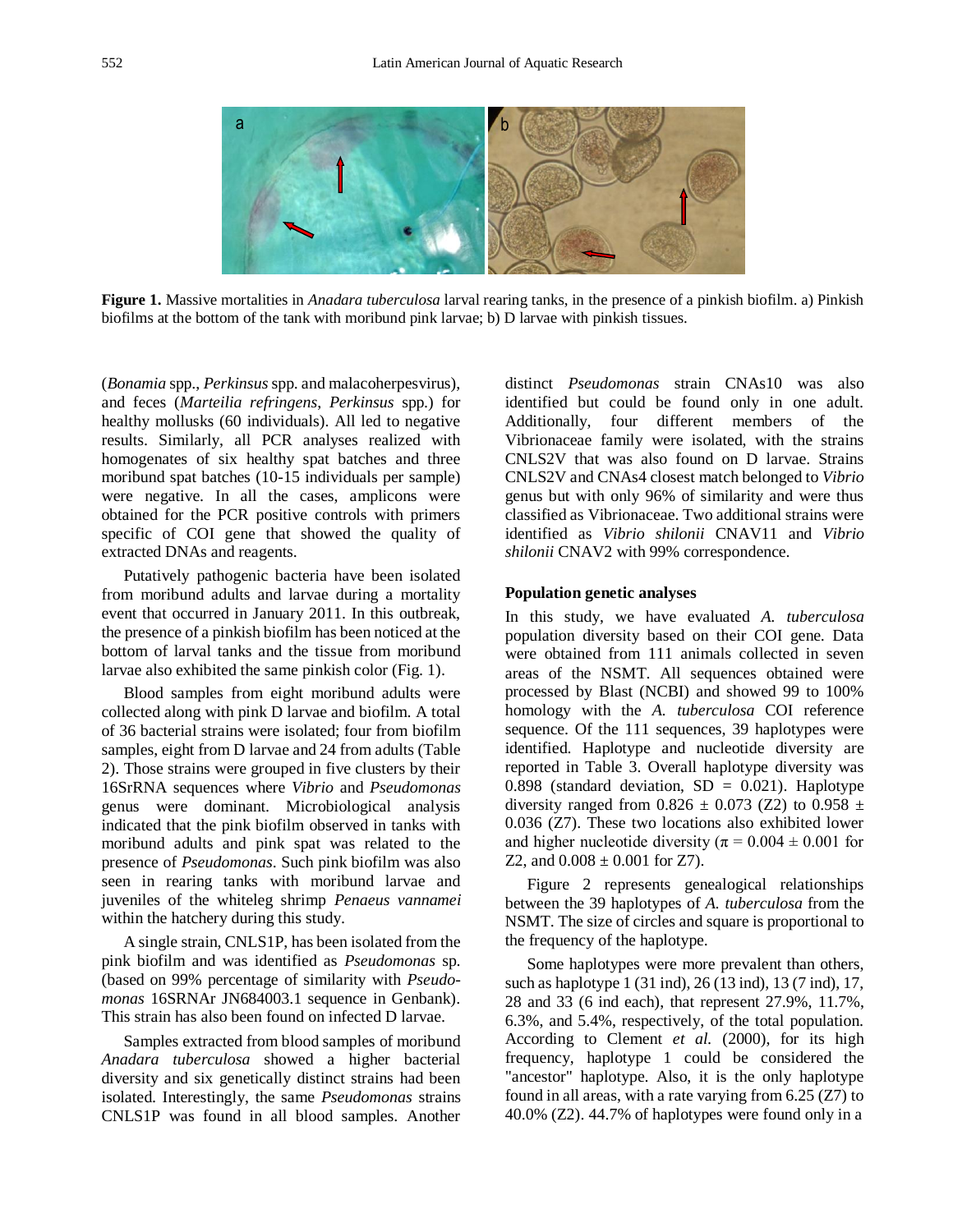|                | Number of bacterial |                    | 16SRNA identification  |            | Sequence Closest GenBank |
|----------------|---------------------|--------------------|------------------------|------------|--------------------------|
| Sample         |                     | Strain name        |                        |            |                          |
|                | isolates per group  |                    | gene nearest neighbor  | similarity | number                   |
| <b>Biofilm</b> | 4 out of $4$        | <b>CNLS1P</b>      | Pseudomonas sp.        | 99%        | JN684003.1               |
| Larva          | 4 out of 8          | <b>CNLS1P</b>      | Pseudomonas sp.        | 99%        | JN684003.1               |
| Larva          | 4 out of 8          | <b>CNLS2V</b>      | Vibrionaceae           | 96%        | AP014635.1               |
| Adult          | 2 out of 24         | <b>CNLS2V</b>      | Vibrionaceae           | 96%        | NR 146027.1              |
| Adult          | 13 out of 24        | <b>CNLS1P</b>      | Pseudomonas sp.        | 99%        | JN684003.1               |
| Adult          | 1 out of 24         | CNAs10             | <i>Pseudomonas sp.</i> | 99%        | KT695822.1               |
| Adult          | 2 out of 24         | CNA <sub>s4</sub>  | Vibrionaceae           | 96%        | KP713778.1               |
| Adult          | 3 out of 24         | CNAV <sub>11</sub> | Vibrio shilonii        | 99%        | HF541940.1               |
| Adult          | 3 out of 24         | CNAV <sub>2</sub>  | Vibrio shilonii        | 99%        | AY911395.1               |

**Table 2.** Cultivable bacterial strains isolated from *Anadara tuberculosa* rearing tanks and moribund adults and larvae. Strains were identified based on their 16S RNAr sequences.

**Table 3.** Haplotype and nucleotide diversity of *Anadara tuberculosa* from the National Sanctuary Mangrove of Tumbes based on mitochondrial COI sequences.

| <b>Extraction</b> site  | # of sequences | # of different | Haplotype         | Nucleotide         |
|-------------------------|----------------|----------------|-------------------|--------------------|
|                         | analyzed       | haplotypes     | diversity         | diversity $(\pi)$  |
| Z1 La Abeja             | 18             | 9              | $0.889 \pm 0.049$ | $0.007 \pm 0.001$  |
| Z2 Chorro de la Almeja  | 20             | 9              | $0.826 \pm 0.073$ | $0.004 \pm 0.001$  |
| Z3 El Habilitado        | 19             | 13             | $0.877 \pm 0.074$ | $0.006 \pm 0.001$  |
| Z4 La Chalaquera        | 14             | 9              | $0.912 \pm 0.059$ | $0.004 \pm 0.001$  |
| Z5 Corral de los Coches | 12             | 8              | $0.894 \pm 0.078$ | $0.005 \pm 0.001$  |
| Z6 Nacupillal           | 11             | 7              | $0.909 \pm 0.066$ | $0.007 \pm 0.002$  |
| Z7 Las Agujillas        | 16             | 12             | $0.958 \pm 0.036$ | $0.008 \pm 0.001$  |
| Total                   | 111            | 39             | $0.898 \pm 0.021$ | $0.006 \pm 0.0005$ |

single site, with Z6 being the more diverse site (61.5%) and Z3 the lesser one (28.6%).

### **DISCUSSION**

#### **Spat production**

In this study, brooders with sizes between 45-60 mm were successfully induced to spawn by a progressive heat shock. Spawning prevalence (23.5%) and D larvae produced per female (470,000) were lower than those reported by Vásquez *et al.* (2009) with 40% and 2-3 billion D larvae, probably due to the bigger size of their brooders (50-80 mm). Such sizes are nowadays almost inexistent in the NSMT due to overexploitation.

### **Genetics**

Hatchery produced shellfish larvae may lead to reduced genetic diversity resulting from the utilization of a limited number of brooders and to higher fitness of some genotypes in artificial culture conditions. Genetic diversity is a crucial component for populations' adaptive response to environmental conditions and long-term viability of aquaculture or stock enhancement programs. Consequently, the production and release of hatchery-reared larvae must be performed considering the management of genetic diversity at intra- and interpopulation levels. In this study, we used the mtCOI gene as a barcoding marker for the evaluation of *Anadara tuberculosa* genetic diversity in the NSMT.

Results indicate that the NSMT population presents a very high level of haplotype diversity which is essential considering the limited size of the sampled area (10 linear km between the two farthest extraction points). The star-like shape of the TCS network and the shallow length of branches (the maximum distance between the ancestor haplotype and the most divergent haplotype corresponds to only seven nucleotides) would suggest a recent population expansion (Clement *et al.*, 2000). As a point of comparison, haplotype diversity of *A. tuberculosa* from the NSMT was higher (36.7 *vs* 28.5%) than the genetic diversity reported for the same species extracted from Nariño region (Colombia) by Chamorro & Rosero (2016) or from *Anadara granosa* from Malaysia (14.7%) (Chee *et al.*, 2011b).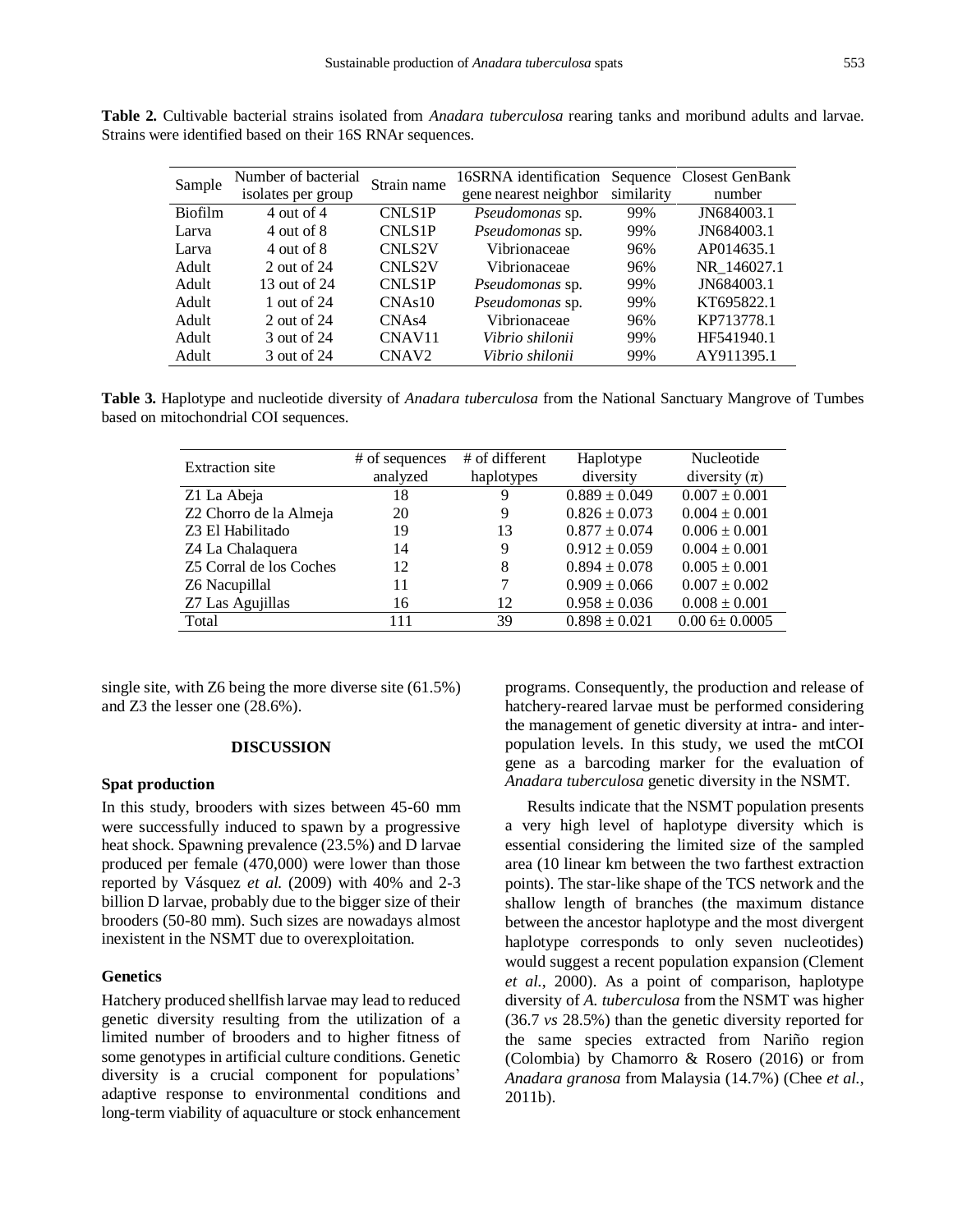**Figure 2.** Maximum Parsimony Network. It represents the genealogical relationships between the 39 haplotypes of *Anadara tuberculosa* from the NSMT, based on COIgene partial sequence. The size of circles is proportional to the number of individuals that share the same haplotype. "Ancestor" haplotype is symbolized by a square base and corresponds to the most frequent haplotype (1). Every nucleotide switch generates a difference that is represented by a line (branch) between circles. Smaller circles correspond to missing haplotypes that could exist but have not been sampled or extinct haplotypes.

The extension of *A. tuberculosa* genetic study to other South American population would help to gain information on intraspecific genetic flow and would help to understand the poorly understood patterns of larval dispersion of this bivalve. Research in this regard has started, indicating the importance of oceanic currents and palaeoclimatic events in shaping patterns of genetic variation of the species (Diringer *et al*., 2019). This information would have significant implications for fishery management, conservation, translocation policies for aquaculture and stock enhancement programs.

# **Pathology**

Diseases are a primary threat to mollusk aquaculture growth and sustainability, to the extreme that some have led that rearing activity stopped and that natural stocks have been decimated (Guo & Ford, 2015). Like for other invertebrates, such as shrimp, transfers of hatchery-produced larvae to grow-out areas are probably crucial in disease dissemination. Nevertheless, hatchery productions may also be a way to provide disease-free juveniles and therefore be a critical tool to prevent the transfer of infected stocks to disease-free areas. In that sense, the present work relies on early molecular diagnostic to avoid disease transmission. Such a strategy is nowadays common in other aquaculture activity such as shrimp farming (Lo *et al.*, 1998; Motte *et al.*, 2003). Despite the fact that *A. tuberculosa* rearing is an emerging activity and that no infectious pathogen has been documented, early disease diagnostic is justified because: 1) three OIE listed pathogens are present in Latin America (Cremonte *et al.*, 2005; Wetchateng, 2008), 2) other ark species are known to be infected by *Perkinsus* species (Goggin & Baker, 1993) or OsHV1 (Xia *et al.*, 2015).

During this study, mortalities have happened during culture, but none could have been associated with one of the infectious disease sought by molecular diagnostic in either broodstock or spats. However, microbiological analyses revealed the presence of some cultivable bacterial pathogens, in particular, a *Pseudomonas* sp. and Vibrionaceae strains during outbreaks in both larvae and broodstock.

Members of the genus *Pseudomonas* have been occasionally described as pathogens for bivalve larvae, (Brown, 1973, 1981; Lodeiros *et al*., 1992; Romalde *et al.*, 2014), but were generally co-isolated with representatives of the genus *Vibrio* that have been frequently incriminated to cause important losses in hatcheries and in native populations (Travers *et al*., 2015; Petton *et al*., 2015; Dubert *et al*., 2017). Nevertheless, it is often difficult to distinguish between pathogenic bacteria and the native microbiome of the bivalve. In fact, *Vibrio* species predominate in the cultivable microbiota in bivalves (Garnier *et al.*, 2007; Romalde *et al.*, 2014) and arks (Kueh & Chan, 1985; Bilung *et al.*, 2005; Ahmad *et al.*, 2014; Sanchez *et al.*, 2015), while *Pseudomonas* is also commonly found in arks (Romanenko *et al.*, 2008; Ahmad *et al.*, 2014). In this study, the presence of *Pseudomonas* sp. strain CNLS1P was correlated with the presence of a pink biofilm and significant mortalities in all spat and adult samples which suggest its implication with those outbreaks. Also, no ubiquitous strain of *Vibrio* or Vibrionaceae could be identified as it is the case with the CNLS1P strain. Experimental infection realized *per os* or by injection on healthy adults of *Anadara tuberculosa* and *Penaeus vannamei* juveniles indicates that this *Pseudomonas* strain is particularly pathogenic to both organisms with or without association with *Vibrio* species (data not shown).

All isolated strains were molecularly characterized by sequencing their 16SRNAr gene which is considered as the gold standard for phylogenetic analysis of bacteria (Klindworth *et al*., 2012). Nevertheless, few strains were able to be identified to the species level, and two strains were only classified at the family level

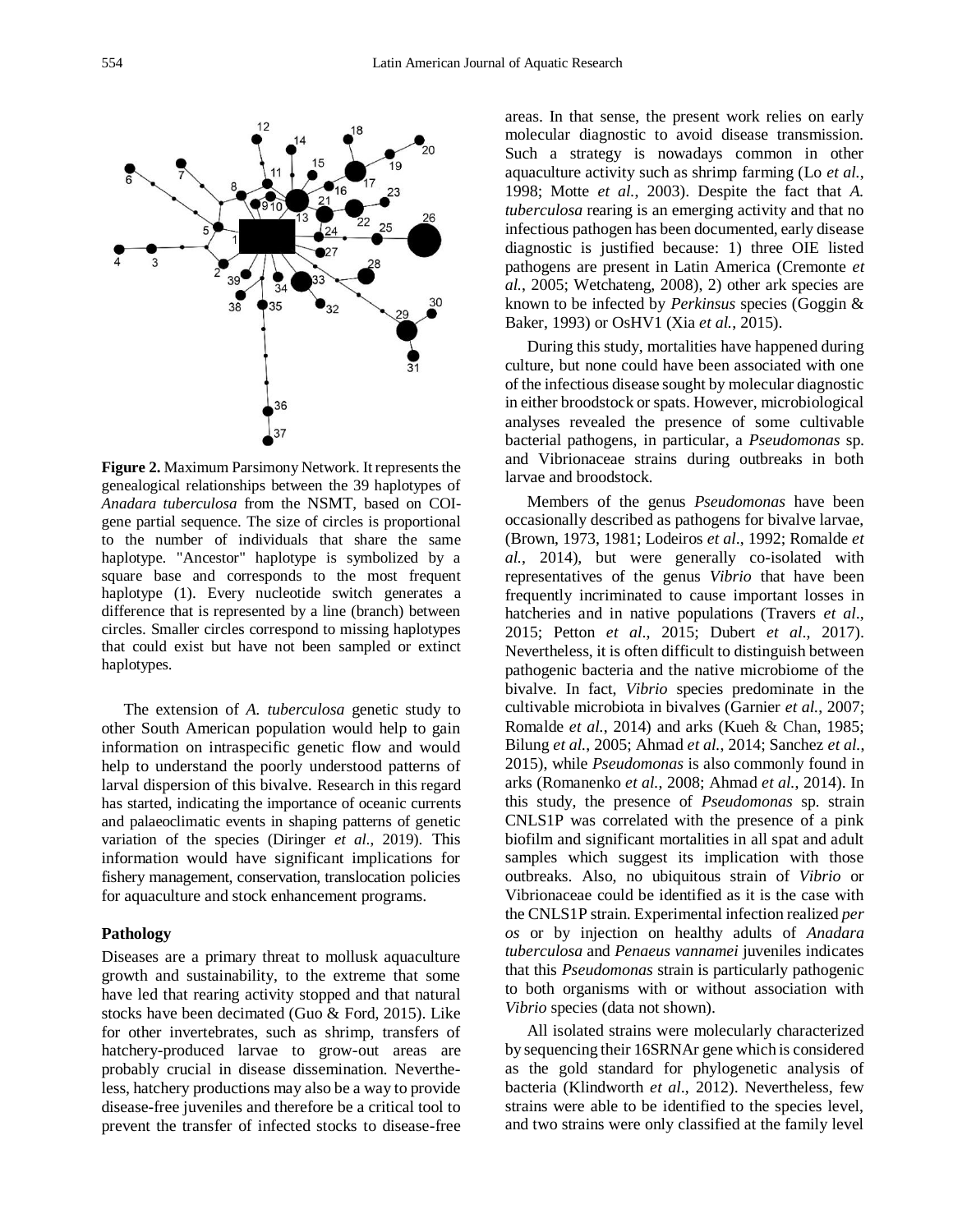(CNAs4 and CNLS2V as Vibrionaceae). Multilocus sequence analyses (MLSA) could be realized for further genetic discrimination within *Vibrios*´ clades (Travers *et al*., 2015). The use of next-generation sequencing tools to study the metagenome of bivalves' native or pathogenic bacteria appears also as an interesting option, with the possibility to detect cultivable, co-cultivable and uncultivable strains (King *et al.*, 2012; Trabal *et al.*, 2012; Wegner *et al.*, 2013; Wendling *et al.*, 2014), in particular by characterizing bivalves' microbial composition following experimental infection with *Vibrio* sp. (Lockmer & Wegner, 2015).

# **CONCLUSIONS**

This project, developed in the particular context of a biosphere reserve, aimed to pave the way for the sustainable production of spats of the pustulose ark, for aquaculture and stock enhancement purposes, considering three components: 1) spat output by classical aquaculture/biotechnology methods, 2) early pathology diagnostic so that vertical and horizontal disease transmission could be prevented or at least diagnosed, and 3) pustulose ark' genetic diversity estimation in order to perform responsible genetic management.

The results presented in this study have shown the feasibility to produce specific disease-free spat and also highlighted the relatively high genetic diversity of natural populations from the NSMT.

Altogether, this work illustrates the need to integrate classical biotechnologies with modern molecular biotechnology and offers a model for future stock enhancement strategies. The sustainability of such projects will require building collaborations among government institutions, environmental groups, aquaculture private-sector and the scientific community.

## **ACKNOWLEDGMENTS**

The authors would like to thank the anonymous reviewers for their helpful and constructive comments that greatly contributed to improving the final version of this manuscript. This research was funded by the FINCyT (assignment N°71-FINCYT-PITEI-2010), the Concytec (assignment 132-2015-FONDECYT) and with private funds from MEDA, Marinazul, Inversiones Silma, Incabiotec, and Concepto Azul. B.D. was supported by a scholarship from the Franco Peruvian School of Life Sciences.

# **REFERENCES**

Ahmad, A., Mehat, N.D., Hamid, R. & Usup, G. 2014. Population density and antibiotic resistant of bacteria from bivalve (*Perna viridis* and *Anadara granosa*). Sains Malaysiana, 43(4): 543-550.

- Arnold, W.S., Blake, N.J., Harrison, M.M., Marelli, D.C., Parker, M.L., Peters, S.C. & Sweat, D.E. 2005. Restoration of bay scallop (*Argopecten irradians* (Lamarck)) populations in Florida coastal waters: planting techniques and the growth, mortality and reproductive development of planted scallops. Journal of Shellfish Research, 24(4): 883-904.
- Arnold, W.S. 2008. Application of larval release for restocking and stock enhancement of coastal marine bivalve populations. Reviews in Fisheries Science, 16(1-3): 65-71. doi: 10.1080/10641260701678140.
- Arzul, I., Renault, T., Lipart, C. & Davison, A.J. 2001. Evidence for interspecies transmission of oyster herpesvirus in marine bivalves. Journal of General Virology, 82(4): 865-870. doi: 10.1099/0022-1317- 82-4-865.
- Arzul, I., Langlade, A., Chollet, B., Robert, M., Ferrand, S., Omnes, E., Lerond, S., Couraleau, Y., Joly, J.P., François, C. & Garcia, C. 2010. Can the protozoan parasite *Bonamia ostreae* infect larvae of flat oysters *Ostrea edulis*? Veterinary Parasitology, 179(1-3): 69- 76. doi: 10.1016/j.vetpar.2011.01.060.
- Audemard, C., Reece, K.S. & Burreson, E.M. 2004. Realtime PCR for detection and quantification of the protistan parasite *Perkinsus marinus* in environmental waters. Applied and Environmental Microbiology, 70(11): 6611-6618. doi: 10.1128/AEM.70.11.6611- 6618.2004.
- Baqueiro, E., Massó, J.A. & Guajardo, H. 1982. Distribución y abundancia de moluscos de importancia comercial en Baja California Sur. Instituto Nacional de la Pesca, Secretaría de Pesca, Ciudad de México.
- Bell, J.D., Rothlisberg, P.C. & Munro, J.L. 2005. Restocking and stock enhancement of marine invertebrate fisheries. Advances in Marine Biology, 49: 11-12. doi: 10.1016/S0065-2881(05)49010-0.
- Berthe, F.C. 2005. Diseases in mollusc hatcheries and their paradox in health management. Diseases in Asian Aquaculture. Fish Health Section, Asian Fisheries Society, Manila, V: 239-248.
- Bilung, L.M., Radu, S., Bahaman, A.R., Rahim, R.A., Napis, S., Ling, M. & Nishibuchi, M. 2005. Detection of *Vibrio parahaemolyticus* in cockle (*Anadara granosa*) by PCR. FEMS Microbiology Letters, 252(1): 85-88. doi: 10.1016/j.femsle.2005.08.053.
- Brown, C. 1973. The effects of some selected bacteria on embryos and larvae of the American oyster, *Crassostrea virginica*. Journal of Invertebrate Pathology, 21(3): 215-223. doi: 10.1016/0022-2011(73) 90206-1.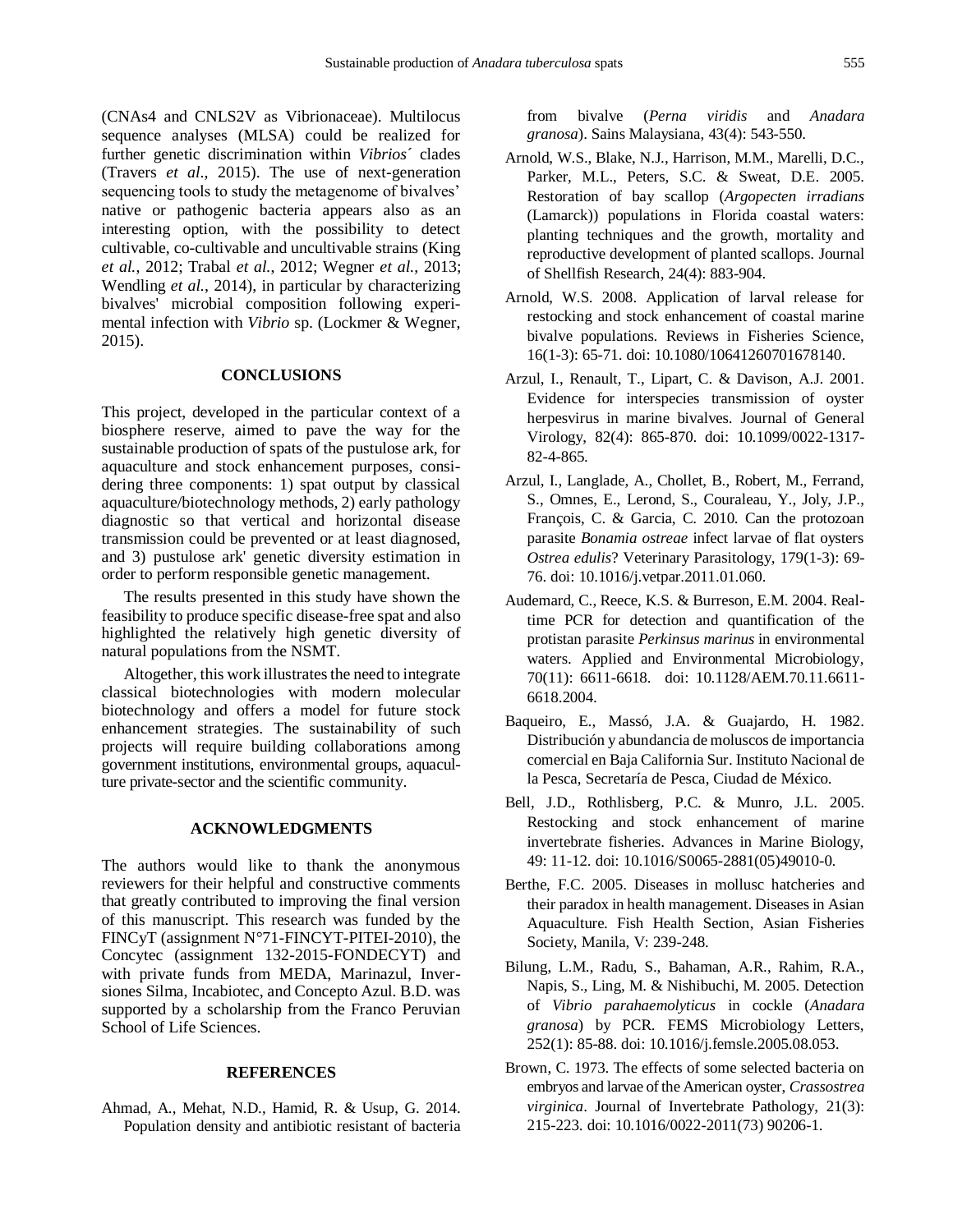- Brown, C. 1981. A study of two shellfish-pathogenic *Vibrio* strains isolated from a Long Island hatchery during a recent outbreak of disease. Journal of Shellfish Research, 1: 83-87.
- Camacho, Y. 1999. Especies de Costa Rica. *Anadara tuberculosa*. Instituto Nacional para la Biodiversidad, San José.
- Carnegie, R.B. & Cochennec-Laureau, N. 2004. Microcell parasites of oysters: recent insights and future trends. Aquatic Living Resources, 17(4): 519-528. doi: 10.1051/alr:2004055.
- Chamorro, E. & Rosero, C. 2016. Estimación de la diversidad genética de *Anadara tuberculosa* en cinco manglares de Tumaco, utilizando la enzima citocromo oxidasa I. Revista MVZ Córdoba, 21(3): 5547-5557. doi:10.21897/rmvz.829.
- Chee, S.Y., Azizah, M.N.S. & Devakie, M.N. 2011a. Utilization of molecular markers for the conservation of blood cockles, *Anadara granosa* (*Arcidae*). Genetics and Molecular Research, 10(2): 1245-1261. doi: 10.4238/vol10-2gmr1103.
- Chee, S.Y., Devakie, M.N. & Azizah, M.S. 2011b. Phylogenetic study and barcoding of the blood cockle, *Tegillarca granosa*, found on the west coast of peninsular Malaysia using the COI gene. Genetics and Molecular Research, 10(2): 1237-1244. doi: 10.4238/ vol10-2gmr1104.
- Cho, E.S., Jung, C.G., Sohn, S.G., Kim, C.W. & Han, S.J. 2007. Population genetic structure of the ark shell *Scapharca broughtonii* Schrenck from Korea, China, and Russia based on COI gene sequences. Marine Biotechnology, 9(2): 203-216. doi: 10.1007/s10126- 006-6057.
- Clement, M., Posada, D. & Crandall, K.A. 2000. TCS: a computer program to estimate gene genealogies. Molecular Ecology, 9(10): 1657-1660. doi: 10.1046/ j.1365-294x.2000.01020.x.
- Cochennec, N., Le Roux, F., Berthe, F. & Gerard, A. 2000. Detection of *Bonamia ostreae* based on small subunit ribosomal probe. Journal of Invertebrate Pathology, 76(1): 26-32. doi: 10.1006/jipa.2000.4939.
- Cremonte, F., Balseiro, P. & Figueras, A. 2005. Occurrence of *Perkinsus olseni* (Protozoa: Apicomplexa) and other parasites in the venerid commercial clam *Pitar rostrata* from Uruguay, southwestern Atlantic coast. Diseases of Aquatic Organisms, 64(1): 85-90. doi: 10.3354/dao064085.
- Diringer, B., Pretell, K., Avellan, R., Chanta, C., Cedeño, V. & Gentile, G. 2019. Genetic structure, phylogeography, and demography of *Anadara tuberculosa* (Bivalvia) from East Pacific as revealed by mtDNA: implications to conservation. Ecology and Evolution, 9(8): 4392-4402. doi: 10.1002/ece3.4937.
- Dubert, J., Barja, J.L. & Romalde, J.L. 2017. New insights into pathogenic *Vibrios* affecting bivalves in hatcheries: present and future prospects. Frontiers in Microbiology, 8: 16 pp. doi: 10.3389 /fmicb.2017. 00762.
- [Edgar, R.C. 2004. MUSCLE: multiple sequence align](http://nar.oupjournals.org/cgi/content/full/32/5/1792?ijkey=48Nmt1tta0fMg&keytype=ref)[ment with high accuracy and high throughput. Nucleic](http://nar.oupjournals.org/cgi/content/full/32/5/1792?ijkey=48Nmt1tta0fMg&keytype=ref)  [Acids Research, 32\(5\): 1792-1797.](http://nar.oupjournals.org/cgi/content/full/32/5/1792?ijkey=48Nmt1tta0fMg&keytype=ref) doi: 10.1093/nar/ gkh340.
- Feng, Y., Li, Q., Kong, L. & Zheng, X. 2011. COI‐based DNA barcoding of *Arcoida* species (Bivalvia: Pteriomorphia) along the coast of China*.* Molecular Ecology Resources, 11(3): 435-441. doi: 10.1111 /j.1755-0998.2010.02975.x.
- Folmer, O., Black, M., Hoeh, W., Lutz, R. & Vrijenhoek, R. 1994. DNA primers for amplification of mitochondrial cytochrome c oxidase subunit I from diverse metazoan invertebrates. Molecular Marine Biology and Biotechnology, 3: 294-299.
- Gaffney, P.M. 2006. The role of genetics in shellfish restoration. Aquatic Living Resources, 19(3): 277- 282. doi: 10.1051/alr:2006028.
- Garnier, M., Labreuche, Y., Garcia, C., Robert, M. & Nicolas, J.L. 2007. Evidence for the involvement of pathogenic bacteria in summer mortalities of the Pacific oyster *Crassostrea gigas*. Microbial Ecology, 53(2): 187-196. doi: 10.1007/s00248-006-9061-9.
- Goggin, C.L. & Barker, S.C. 1993. Phylogenetic position of the genus *Perkinsus* (Protista, Apicomplexa) based on small subunit ribosomal RNA. Molecular and Biochemical Parasitology, 60(1): 65-70. doi: 10.1016/ 0166-6851(93)90029-W.
- Guisande, J.A., Montes, M., Farto, R., Armada, S.P., Perez, M.J. & Nieto, T.P. 2004. A set of tests for the phenotypic identification of culturable bacteria associated with Galician bivalve mollusk production. Journal of Shellfish Research, 23(2): 599-609.
- Guo, X. & Ford, S.E. 2016. Infectious diseases of marine mollusks and host responses as revealed by genomic tools. Philosophical Transactions of the Royal Society B: Biological Sciences, 371(1689): 20150206. doi: 10.1098/rstb.2015.0206.
- Helm, M.M., Bourne, N. & Lovatelli, A. 2004. Hatchery culture of bivalves. A practical manual. Fisheries Technical Paper FAO, Rome, 471.
- King, G.M., Judd, C., Kuske, C.R. & Smith, C. 2012. Analysis of stomach and gut microbiomes of the eastern oyster (*Crassostrea virginica*) from coastal Louisiana, USA. Plos One, 7(12): e51475. doi: 10.1371/journal.pone.0051475.
- Klindworth, A., Pruesse, E., Schweer, T., Peplies, J., Quast, C., Horn, M. & Glöckner, F.O. 2012.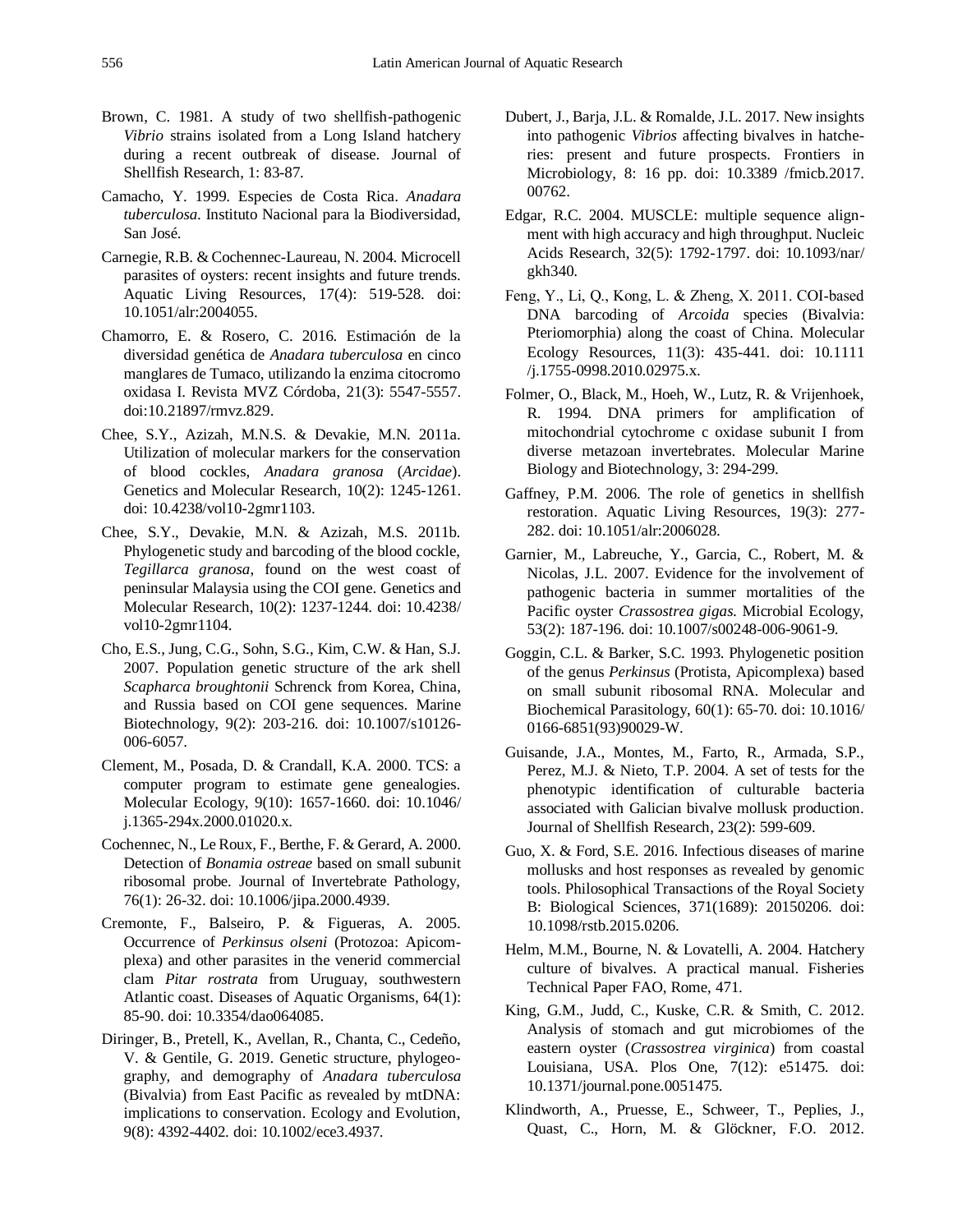Evaluation of general 16S ribosomal RNA gene PCR primers for classical and next-generation sequencingbased diversity studies. Nucleic Acids Research, 41(1): e1. doi: 10.1093/nar/gks808.

- Kueh, C.S. & Chan, K.Y. 1985. Bacteria in bivalve shellfish with special reference to the oyster. Journal of Applied Microbiology, 59(1): 41-47.
- Lallias, D., Boudry, P., Lapegue, S., King, J.W. & Beaumont, A.R. 2010. Strategies for the retention of high genetic variability in European flat oyster (*Ostrea edulis*) restoration programs. Experientia Supplementum, 11(5): 1899-1910. doi: 10.1007/s10592-010- 0081-0.
- Le Roux, F., Lorenzo, G., Peyret, P., Audemard, C., Figueras, A., Vivarès, C. & Berthe, F. 2001. Molecular evidence for the existence of two species of *Marteilia* in Europe. Journal of Eukaryotic Microbiology, 48(4): 449-454. doi: 10.1111/j.1550-7408.2001.tb00178.x.
- Librado, P. & Rozas, J. 2009. DnaSP v5: a software for comprehensive analysis of DNA polymorphism data. Bioinformatics, 25(11): 1451-1452. doi: 10.1093/ bioinformatics/btp187.
- Lo, C.F., Chang, Y.S., Cheng, C.T. & Kou, G.H. 1998. PCR monitoring of cultured shrimp for white spot syndrome virus (WSSV) infection in grow-out ponds. In: Flegel, T.W. (Ed.). Advances in shrimp biotechnology. National Center for Genetic Engineering and Biotechnology, Bangkok, pp. 281-286.
- Lodeiros, C., Freites, L. & Vélez, A. 1992. Necrosis bacilar en larvas del bivalvo *Euvola ziczac* (Linneo, 1758) causada por una *Pseudomonas* sp. Acta Científica Venezolana, 43(3): 154-158.
- Lockmer, A. & Wegner, K.M. 2015. Hemolymph microbiome of Pacific oysters in response to temperature, temperature stress, and infection. The ISME Journal, 9(3): 670-682. doi: 10.1038/ismej. 2014.160.
- López-Sanmartín, M., Power, D.M., De La Herrán, R., Navas, J.I. & Batista, F.M. 2016. Evidence of vertical transmission of ostreid herpesvirus 1 in the Portuguese oyster *Crassostrea angulata*. Journal of Invertebrate Pathology, 140: 39-41. doi: 10.1016/j.jip. 2016.08.012.
- Lucero, C., Cantera, J. & Neira, R. 2012. Pesquería y crecimiento de la piangua (Arcoida: Arcidae) *Anadara tuberculosa* en la Bahía de Málaga del Pacífico colombiano. Revista de Biología Tropical, 60(1): 203- 217. doi: 10.15517/rbt.v60i1.
- McCay, D.P.F., Peterson, C.H., De Alteris, J.T. & Catena, J. 2003. Restoration that targets function as opposed to structure: replacing lost bivalve production and filtration. Marine Ecology Progress Series, 264: 197- 212. doi: 10.3354/meps264197.
- Mora, E., Moreno, J. & Jurado, V. 2011. Un análisis de la pesquería del recurso concha en Ecuador durante el

2010. Instituto Nacional de Investigaciones en Metrología, 21(2): 1-13.

- Motte, E., Yugcha, E., Luzardo, J., Castro, F., Leclercq, G., Rodríguez, J. & Montalvo, K. 2003. Prevention of IHHNV vertical transmission in the white shrimp *Litopenaeus vannamei.* Aquaculture, 219(1): 57-70. doi: 10.1016/S0044-8486(02)00631-2.
- Nei, M. 1987. Molecular evolutionary genetics. Columbia University Press, New York.
- Ordinola, E., Montero, P., Alemán, S. & Llanos, J. 2010. El bivalvo concha negra, *Anadara tuberculosa* (Sowerby), en los manglares de Tumbes, Perú. Febrero 2007. Instituto del Mar del Perú, 37(3-4): 115-126.
- Petton, B., Bruto, M., James, A., Labreuche, Y., Alunno-Bruscia, M. & Le Roux, F. 2015. *Crassostrea gigas* mortality in France: the usual suspect, a herpes virus, may not be the killer in this polymicrobial opportunistic disease. Frontiers in Microbiology, 6: 686. doi: 10.3389/fmicb.2015.00686.
- Powell, E.N. & Hofmann, E.E. 2015. Models of marine molluscan diseases: trends and challenges. Journal of Invertebrate Pathology, 131: 212-225. doi: 10.1016/ j.jip.2015.07.017.
- Robles-Mungaray, M., Reynoso-Granados, T., Monsalvo-Spencer, P. & Omar-Castro, P. 1999. Cultivo larvario de pata de mula (*Anadara tuberculosa*) en Baja California Sur, México. Memorias del VII Congreso de la Asociación de Investigadores del Mar de Cortés - I Simposium Internacional sobre el Mar de Cortés. Hermosillo, Sonora, pp. 25-28.
- Romanenko, L.A., Uchino, M., Kalinovskaya, N.I. & Mikhailov, V.V. 2008. Isolation, phylogenetic analysis and screening of marine mollusc-associated bacteria for antimicrobial, hemolytic and surface activities. Microbiological Research, 163(6): 633-644. doi:10.1016/j.micres.2006.10.001.
- Romalde, J.L., Dieguez, A.L., Lasa, A. & Balboa, S. 2014. New *Vibrio* species associated to molluscan microbiota: a review. Frontiers in Microbiology, 4(413): 1-12. doi:10.3389/fmicb.2013.00413.
- Sánchez, A., Luna, A., Campa, A., Escamilla, R., Flores, M. & Mazón, J. 2015. Isolation and characterization of potential probiotic bacteria from pustulose ark (*Anadara tuberculosa*) suitable for shrimp farming. Latin American Journal of Aquatic Research, 43(1): 123-136. doi: 10.3856/vol43-issue1-fulltext-11.
- Tamura, K., Stecher, G., Peterson, G., Filipski, A. & Kumar, S. 2013. MEGA6: Molecular evolutionary genetics analysis version 6.0*.* Molecular Biology and Evolution, 30: 2725-2729. doi: 10.1093/molbev/ mst197.